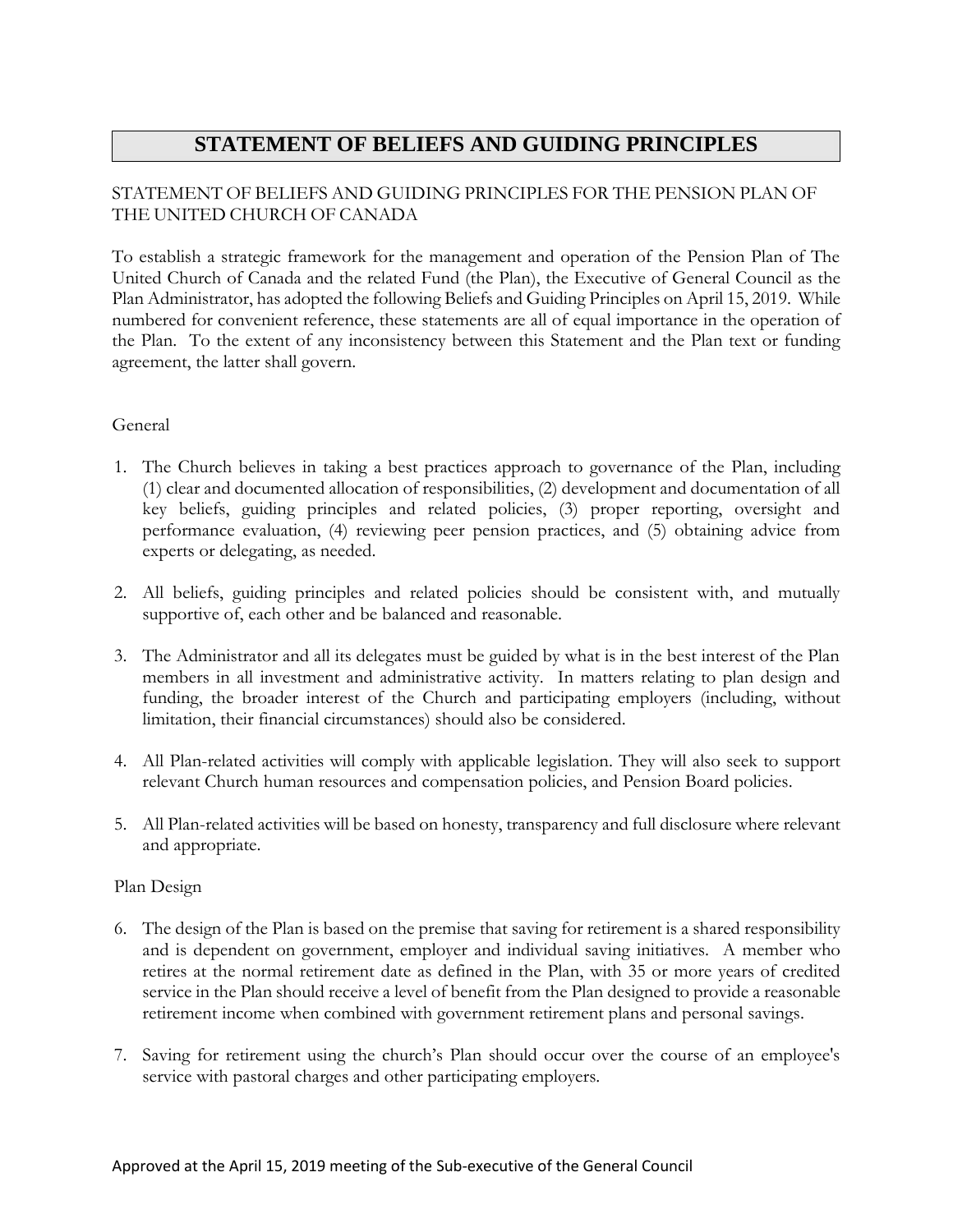- 8. Plan members should be encouraged to plan for their retirement income.
- 9. The Plan should be affordable to pastoral charges, other participating employers and members. Although members are required to contribute to the Plan, the pastoral charges and other participating employers should pay the greater share.
- 10. Demographic, market and interest rate risks should be borne by the pastoral charges and other participating employers.
- 11. The Plan should provide a retirement income for the lifetime of the Plan member, protection for surviving spouses and beneficiaries and benefits of relatively equal value to members with or without a spouse.
- 12. Subject to reasonable minimum age and/or service criteria, members should be able to retire earlier than the normal retirement date, with limited additional cost to the Plan as a general rule. However, the Plan should retain the flexibility to provide program enhancements such as the current unreduced pension upon retirement at or above age 60 with 35 or more years of credited service, or special early retirement windows.
- 13. If a member continues employment with a pastoral charge or other participating employer beyond the normal retirement date, the member should be able to defer pension commencement beyond the normal retirement date on an equitable cost basis.
- 14. The Administrator and all its delegates should strive to provide a retirement income from the Plan which generally maintains its real value over the long term subject to available funding and to the provisions of the Funding Policy.
- 15. Accrued benefits belong to members from the date of enrolment in the Plan.

### Funding

- 16. Funding levels should ensure a high level of certainty regarding the security of benefits under the Plan.
- 17. Contributions from the pastoral charges, other participating employers and members should be stable and predictable.
- 18. The funding mechanisms used for the Plan must be tax effective.
- 19. Funding of the Plan, including actuarial assumptions and methods, should assume that the Plan will remain a going concern.
- 20. Subject to plan documentation and applicable law, surplus may be applied to meet contribution obligations of the pastoral charges, other participating employers and members. Members do not have any unilateral right to access surplus while the Plan is ongoing or to force a wind-up of the Plan.